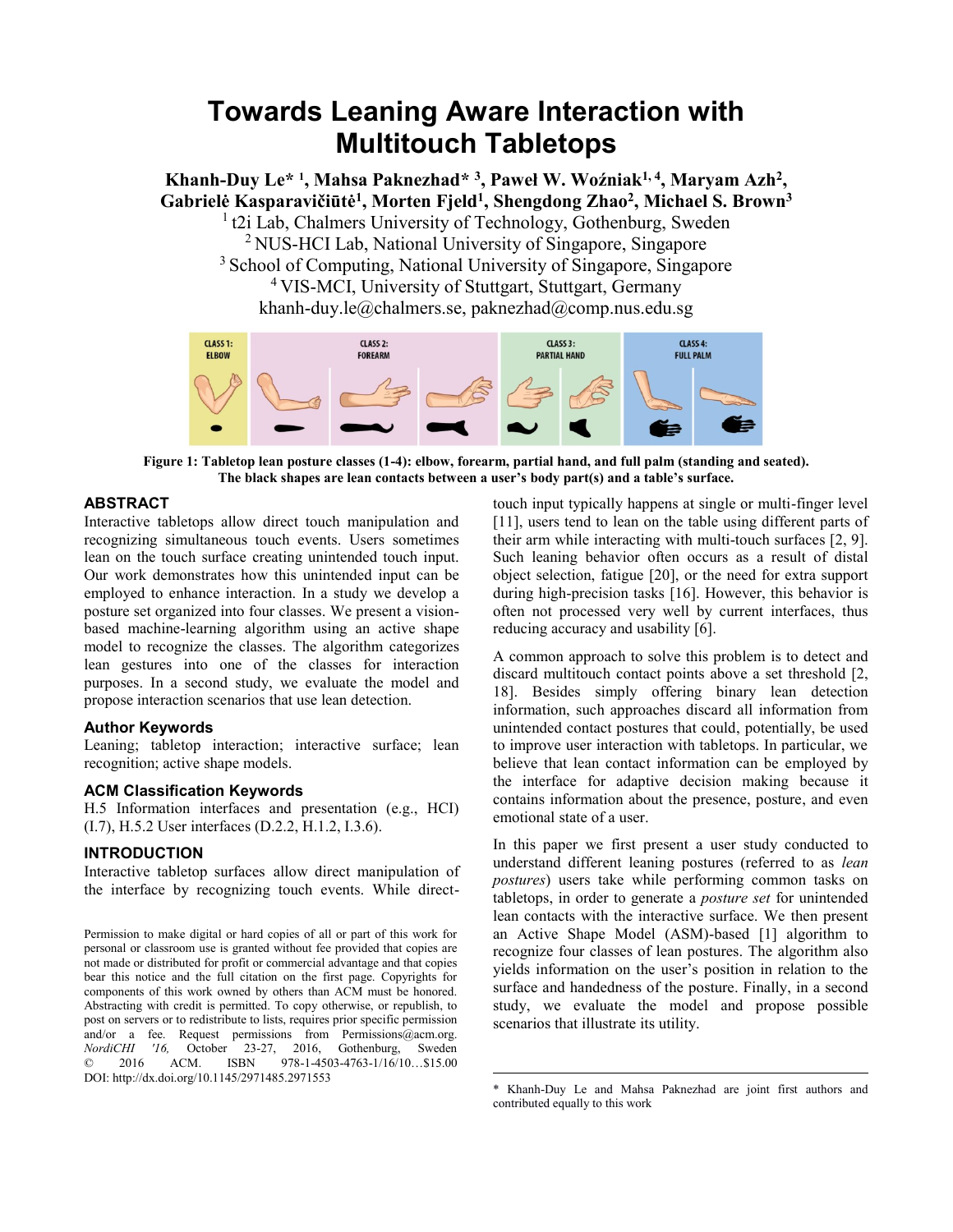## **RELATED WORK**

To process unintended contact as undesirable touch events, designers are advised to consider gestures that are suitable for interaction with multitouch devices, and to avoid gestures that require unnecessary arm movements and tapping actions [20]. These include asking the user to identify the tabletop workspace before interacting with the device [6, 13], or considering only oblique touches as user input [8]. Other techniques reject them [15] or adjust the interface based on the unintended contact areas [3, 7, 16].

Other approaches leverage contact areas larger than the fingertips as alternative input techniques. For instance, contact areas of different parts of the hand were proposed as new input streams [17], or as means of expanding the range of expressive input gestures on multitouch surfaces [7, 19, 20]. Empirical results show the potential utility of those alternative gestures in tabletop interaction scenarios [5, 10].

Hand posture sets for multitouch interactions are only conceptually proposed [4, 17]; and empirical usability studies rely on Wizard of Oz techniques [5] to simulate posture recognition, or utilize thresholds to distinguish between small and large contact areas [16]. Other tabletop gesture recognition systems depend on external hardware and more complex setups [8, 18, 19]. Existing built-in depth sensor images are often used for detecting multitouch rather than hand gestures [15]. To our knowledge, there has not been any work attempting to recognize and categorize lean contacts to enhance user interaction on tabletops.

## **STUDY 1: DEVELOPING A LEAN POSTURE SET**

We conducted an explorative user study to understand common lean postures that occur while interacting with tabletops. We used the data obtained to build preliminary insights on how lean postures differ.

We simulated a tabletop display using a glass panel covered with thin paper through which light could pass. The contact areas could thus be recorded using a depth camera located beneath the table. The study involved four users (three female; two left-handed; mean age=28). User behavior was video recorded while performing two tasks (solving a tangram puzzle and sketching), under two conditions (standing and seated). The users performed three trials per task. The sketching task was performed with water-based artistic materials to simulate one finger input, while the puzzle task required single or bi-manual interactions on small objects. The order of tasks was counterbalanced among participants.

Two researchers worked together to manually analyze and classify all the captured touch data on the table surface based on their size, length and shape differences as well as the body parts generating them, and related the data to corresponding behaviors in videos to determine a set of lean posture categories. The result was then discussed and agreed with other two researchers. Our analysis yielded four distinct classes based on the significant differences in their shapes and the body parts generating them: elbow (Class 1), forearm (Class 2), partial hand (Class 3), and full palm (Class 4) as shown in [Figure 1.](#page-0-0) There are internal shape variances within Classes 2, 3 and 4. Within Class 2 shapes vary with how much a user's forearm contacts the table's surface. Within Class 3, shapes depend on how a user's hand rests on the table. Within Class 4, standing gives a slightly smaller shape area than sitting. It should be noted that we observed lean postures involving varying number of fingers, but chose not to include these in this work due to high complexity.

## **PROOF-OF-CONCEPT ALGORITHM**

In this section we propose a proof-of-concept vision-based algorithm as a first attempt to recognize lean postures. We employed ASM for our model since this is established practice in the computer-vision community. We developed four ASMs with respect to four lean posture classes; each going through the following steps (see [Figure 2\)](#page-1-0):

- Thirty sample images of each lean posture category per class were selected from the training dataset after flipping the depth image to represent the same hand (right hand).
- The samples were placed at the center of a global coordinate system and were rotated to have a similar vertical angle. Seventy contour points were manually defined around the contact area of each sample.
- An ASM was trained for each class from the samples of the categories they cover.



<span id="page-1-0"></span>**Figure 2: Modeling steps for each lean posture: (a) sample images of the lean posture, (b) defined contour points on vertically aligned images, (c) binary representation of the lean contact area, and (d) the mean model for the lean posture.**

The four ASMs were applied to the lean contacts in 10 iterations to classify observed lean contacts. We then compared the alignment results of each of the four models to the contact area using normalized cross correlation (NCC) [12]. The model and its corresponding class with the best NCC score exceeding a given threshold (0.3) was selected.

A user's handedness or position around the tabletop could be inferred from the lean posture. The potential table side (sides) of the user was determined by measuring the greatest planar distance from the touch area to each side of the tabletop and discarding the sides further than the length of the whole forearm, taken from the training dataset. For Class 2, the left- and right-handedness of the touch is determined by the angle of the touch area with regards to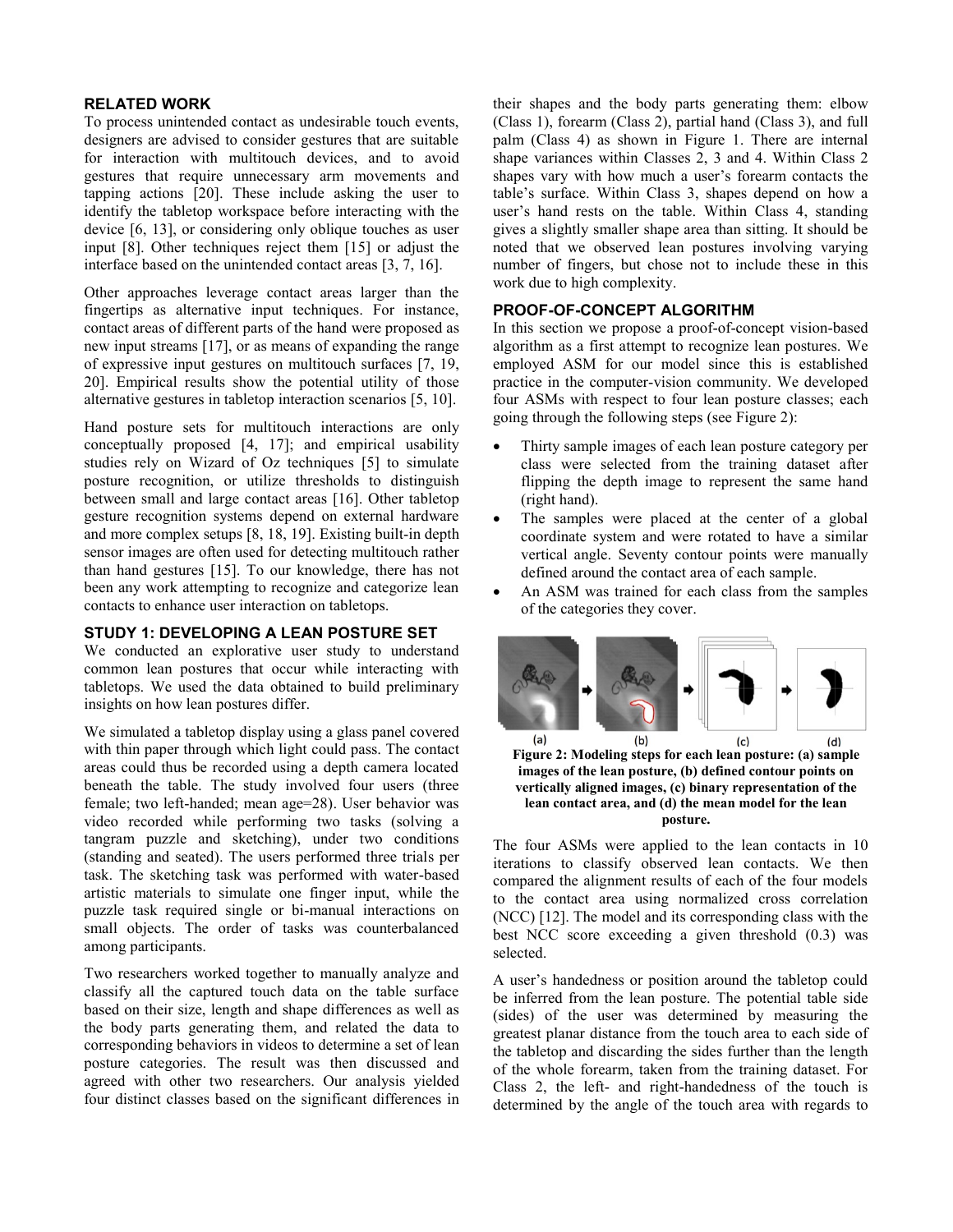the tabletop's coordinate system and the potential location/side of the user.

For Classes 1, 3, and 4, the interaction area of the user needs to be considered to determine handedness of the contact. The reason is that the *elbow* with its round shape only conveys limited rotational information unless a small part of the forearm is also in contact with the screen. The angle of the detected posture in the *partial hand* class and *full palm* class did not perform well for determining handedness, due to the shape of the model.

## **STUDY 2: EVALUATING THE MODEL**

We built an application running on a horizontally placed Samsung SUR40 (40-inch screen size), which uses PixelSense (infrared-based) technology to capture images of users' touch interactions on the screen. Sensors in the individual pixels in the display register what is touching the screen at two frames per second (FPS). Our informal observation in study 1 revealed that users did not change their lean contacts too quickly or too often in a short period of time. Hence, this capture frame rate is sufficient to acquire necessary and skip unnecessary data. The application was remotely controlled by an Android application to avoid distracting participants during the experiment. An RGB camera placed 50 cm in front of the table also recorded user behavior on and above the table.

To collect data to train and evaluate the model, we recruited 20 participants (5 females), averaging 24.5 years old (SD=3.02) in the university campus and nearby companies. 43% of the participants had prior interaction experience with interactive tabletops. Users were seated to perform three tasks (typing, sketching and tangram puzzle solving) on a table. They performed a typing and sketching task individually and were paired to solve the tangram puzzle. These tasks were chosen considering current tabletop applications (maps, photos, browsing, and drawing), natural posture of a user while working at table (leaning) and vision of tabletop applications in daily use in the future (office works like writing/drawing, typing or multi-user collaboration).

All the artifacts presented to participants within the experiment such as drawing paper, simulated keyboard (keyboard image printed on a paper) and tangram puzzle pieces were made from transparent plastic foils [\(Figure](#page-2-0)  [3a](#page-2-0),b,c). This helped avoid the occlusion of physical artifacts on the touch interaction of users in the captured infrared images [\(Figure 3d](#page-2-0)). Captured depth images in this study were used to train and test the algorithm using a leave-oneout strategy.

The algorithm was tested on a 64-bit operating system PC with an Intel® Core™ i7-2600 CPU and 16GB of RAM. Table 1 shows the algorithm's accuracy and mean recognition time. The best accuracy at 94% was achieved with Class 4. However this lean class often appeared when users were idle, hence not much meaningful information to

be utilized as an input. The relative lower accuracy observed for class 2 was due to those leans with a smaller contact area compared with a longer shape used in the training phase. Class 1 and Class 3 had a similar acceptable recognition rate. Our observation also revealed that Class 1 and Class 2 appeared more frequently than the others. There are two cases where the algorithm could not detect any lean although leans did appear in the image contents. Conversely, the algorithm wrongly recognized leans in five test images whose content did not contain any lean. The algorithm performed similarly for about one second for all classes. We also observed that lean contacts did not change quickly while a user was performing a task. For example, when sketching and typing, users often rested their forearm or part of the hand stably and just mainly used their fingers to perform the task (typing or controlling a pen to draw). Similarly, in the tangram puzzle, lean contacts changed at a rather low frequency; we assume to avoid fatigue. Additionally, any decision made in response to lean contacts is not critical to the user's task at hand. Since the posture is unintended, the recognition method also only facilitates task performance in non-obtrusive ways. Thus, intentional system or interface adaptiveness in (near) realtime is not necessarily the goal of the proposed method. A recognition time of about one second seems acceptable for the scenarios we studied here.



<span id="page-2-0"></span>**Figure 3: Tabletop workspace examples with (a) transparent foil in drawing task, (b) keyboard printed on transparent foil, (c) transparent puzzle pieces, and (d) infrared image captured by tabletop pixel-level sensor in the experiment.**

#### **DISCUSSION AND OUTLOOK**

Recorded data (se[e Figure 4\)](#page-2-1) helped us observe cases where users implicitly and unintentionally formed their personal territories by different combinations of lean postures. In future work, these combinations of postures and corresponding personal spaces could be recognized based on lean contact information such as location, orientation, category, handedness, boundaries, etc. which were shown to be extractable by our proof-of-concept, computer-vision based algorithm.

<span id="page-2-1"></span>

**Figure 4: Tabletop workspace with (left) two forearm leans framing a closed personal space, (center) right user creating an open space with forearm and elbow, and (right) two forearm lean contacts forming a partially open personal space. Bright regions are paper sheets presenting the task; such shapes are not yet recognized by our method.**